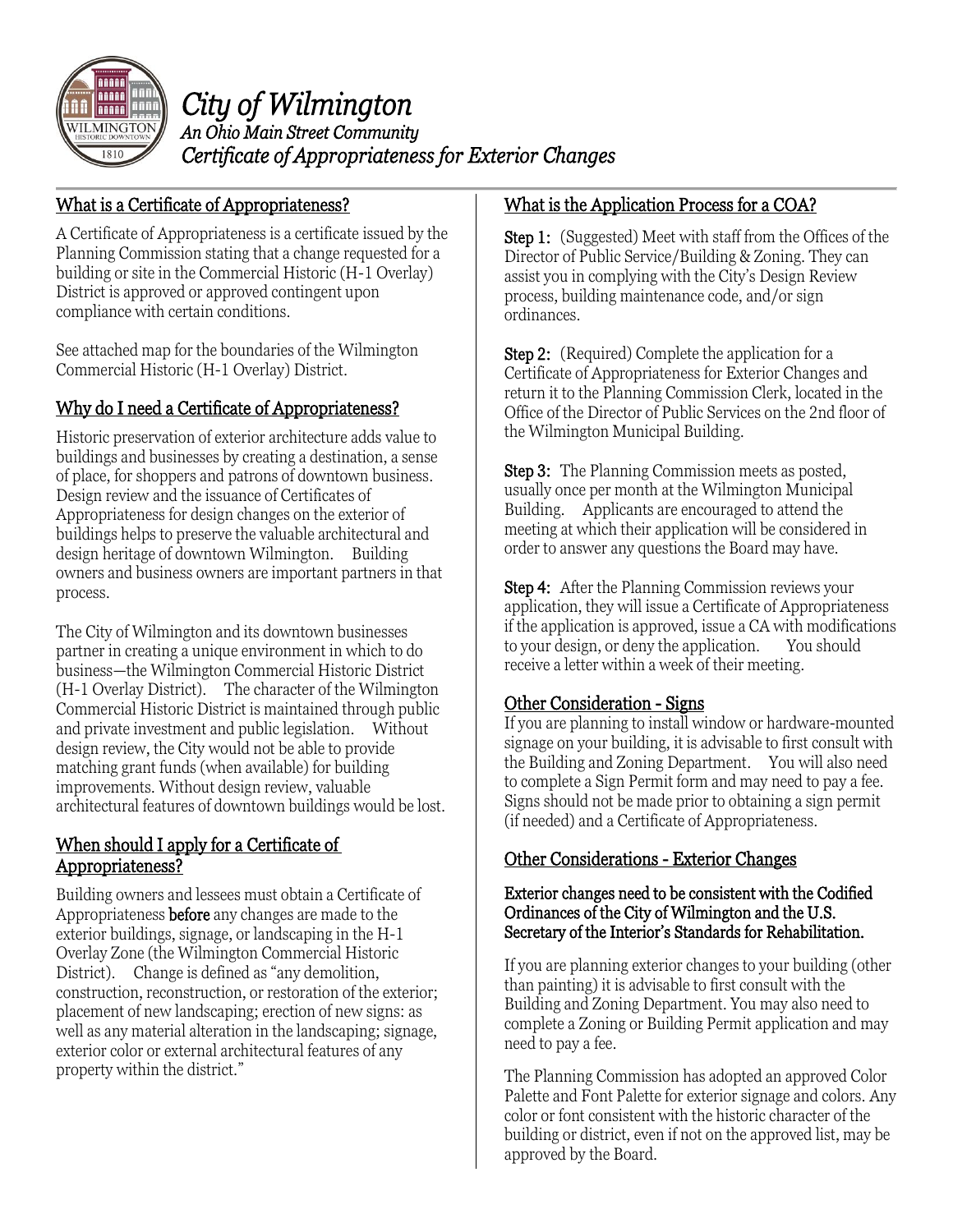# **<sup>E</sup> <sup>B</sup>irdsall St** Wilmington Commercial Historic District (H-1 Overlay)







Esri Community Maps Contributors, BuildingFootprintUSA, Esri, HERE, Garmin, SafeGraph, INCREMENT P, METI/NASA, USGS, EPA, NPS, US Census Bureau, USDA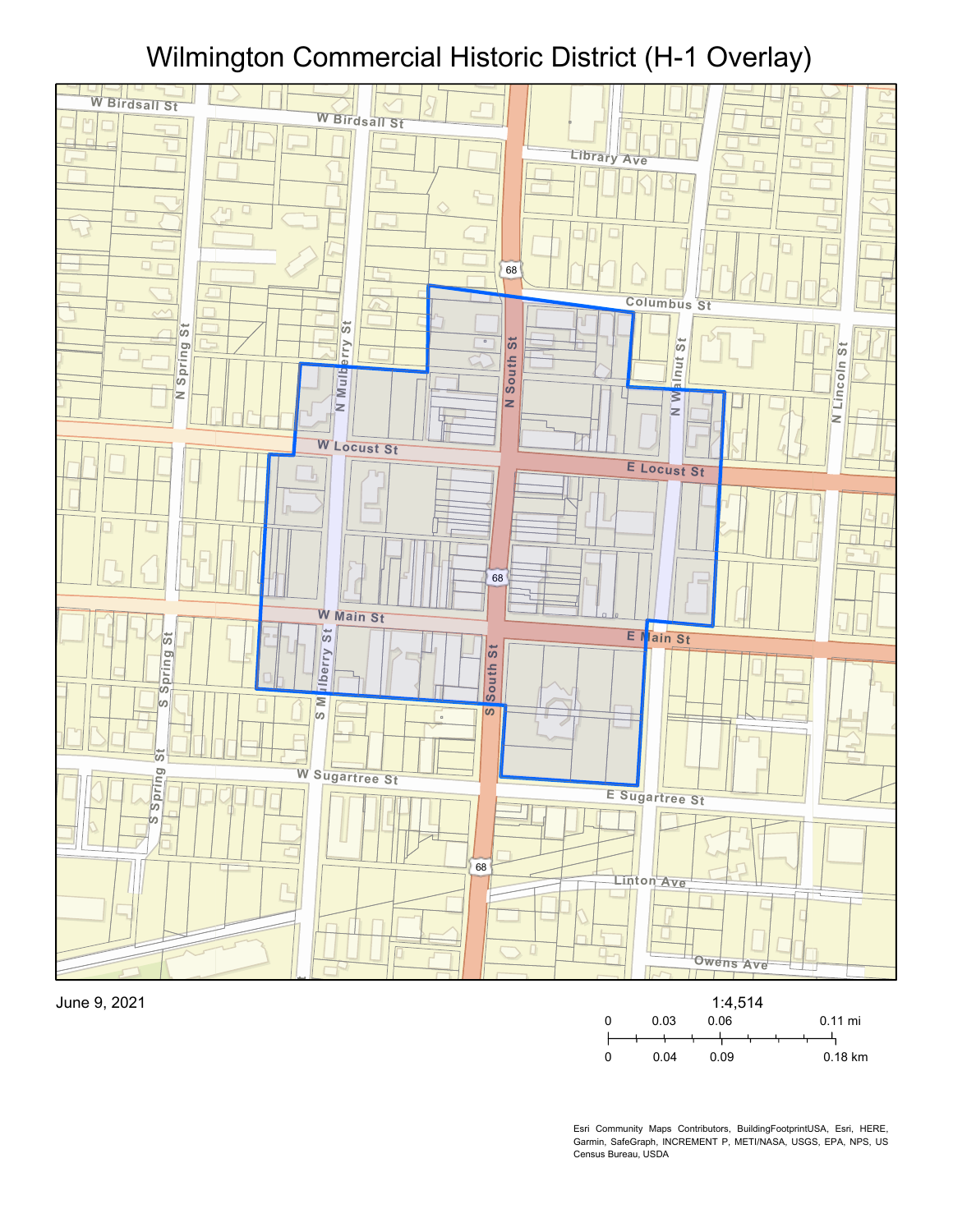

## *City of Wilmington Certificate of Appropriateness Application*

| 1. APPLICANT ROLE                                                                                                                                                                                                                                                                        |      | Owner |                   | Primary Contractor |                     | Architect | Other |
|------------------------------------------------------------------------------------------------------------------------------------------------------------------------------------------------------------------------------------------------------------------------------------------|------|-------|-------------------|--------------------|---------------------|-----------|-------|
| Job Contact Name:                                                                                                                                                                                                                                                                        |      |       |                   |                    |                     |           |       |
| 2. PARCEL/PROPERTY INFORMATION                                                                                                                                                                                                                                                           |      |       |                   |                    |                     |           |       |
| Parcel ID                                                                                                                                                                                                                                                                                |      |       | Property Address  |                    |                     |           |       |
| Lot No.                                                                                                                                                                                                                                                                                  |      |       | Legal Description |                    |                     |           |       |
| Is property located in the Wilmington Commercial Historic (H-1 Overlay) District? (Refer to attached map)<br>N <sub>0</sub><br>Yes                                                                                                                                                       |      |       |                   |                    |                     |           |       |
| If answer is "no" to above question, a Certificate of Appropriateness application is not required.                                                                                                                                                                                       |      |       |                   |                    |                     |           |       |
| Property (Business) Name (If Commercial)                                                                                                                                                                                                                                                 |      |       |                   |                    |                     |           |       |
| PROPERTY OWNER INFORMATION<br>3.                                                                                                                                                                                                                                                         |      |       |                   |                    |                     |           |       |
| Owner Name                                                                                                                                                                                                                                                                               |      |       |                   |                    |                     |           |       |
| <b>Street Address</b>                                                                                                                                                                                                                                                                    |      |       |                   |                    |                     |           |       |
| City                                                                                                                                                                                                                                                                                     |      |       |                   | State              |                     | Zip       |       |
| Phone                                                                                                                                                                                                                                                                                    |      | Cell  |                   |                    | Email               |           |       |
| BUSINESS OWNER/LESSEE INFORMATION<br>4.                                                                                                                                                                                                                                                  |      |       |                   |                    |                     |           |       |
| Owner Name                                                                                                                                                                                                                                                                               |      |       |                   |                    |                     |           |       |
| <b>Street Address</b>                                                                                                                                                                                                                                                                    |      |       |                   |                    |                     |           |       |
| City                                                                                                                                                                                                                                                                                     |      |       |                   | State              |                     | Zip       |       |
| Phone                                                                                                                                                                                                                                                                                    |      | Cell  |                   |                    | Email               |           |       |
| <b>CONTRACTOR INFORMATION</b><br>5.                                                                                                                                                                                                                                                      |      |       |                   |                    |                     |           |       |
| Primary Contractor                                                                                                                                                                                                                                                                       |      |       |                   |                    |                     |           |       |
| <b>Street Address</b>                                                                                                                                                                                                                                                                    |      |       |                   |                    |                     |           |       |
| City                                                                                                                                                                                                                                                                                     |      |       |                   | State              |                     |           | Zip   |
| Phone                                                                                                                                                                                                                                                                                    | Cell |       |                   | Email              |                     |           |       |
| <b>Contact Person</b>                                                                                                                                                                                                                                                                    |      |       |                   |                    |                     |           |       |
| DESCRIPTION OF PROPOSED CHANGES                                                                                                                                                                                                                                                          |      |       |                   |                    |                     |           |       |
| Attach additional pages for description, project drawings, color and/or font palette, or supplemental visual aids as needed                                                                                                                                                              |      |       |                   |                    |                     |           |       |
| General description of project                                                                                                                                                                                                                                                           |      |       |                   |                    |                     |           |       |
| Additional pages attached:                                                                                                                                                                                                                                                               |      |       |                   |                    |                     |           |       |
| $\Box$ Project narrative<br>Project drawings                                                                                                                                                                                                                                             |      |       |                   |                    |                     |           |       |
| $\Box$ List of materials                                                                                                                                                                                                                                                                 |      |       |                   |                    |                     |           |       |
| Examples of colors/fonts                                                                                                                                                                                                                                                                 |      |       |                   |                    |                     |           |       |
| $\Box$ Photograph of structure                                                                                                                                                                                                                                                           |      |       |                   |                    |                     |           |       |
| $\Box$ Other                                                                                                                                                                                                                                                                             |      |       |                   |                    |                     |           |       |
|                                                                                                                                                                                                                                                                                          |      |       |                   |                    |                     |           |       |
| ACKNOWLEDGEMENT:<br>7.                                                                                                                                                                                                                                                                   |      |       |                   |                    |                     |           |       |
| I understand that changes made to buildings in a designated historic district (such as the Wilmington Commercial Historic District) or to<br>designated landmark properties, and/or the placement of signs, without the issuance of a Certificate of Appropriateness could subject me to |      |       |                   |                    |                     |           |       |
| enforcement action up to and including possible criminal penalties as stated in the Codified Ordinances of the City of Wilmington.                                                                                                                                                       |      |       |                   |                    |                     |           |       |
|                                                                                                                                                                                                                                                                                          |      |       |                   |                    |                     |           |       |
| Signature of Property Owner<br>(PROPERTY OWNER MUST SIGN)                                                                                                                                                                                                                                |      |       |                   |                    | Signature of Lessee |           |       |